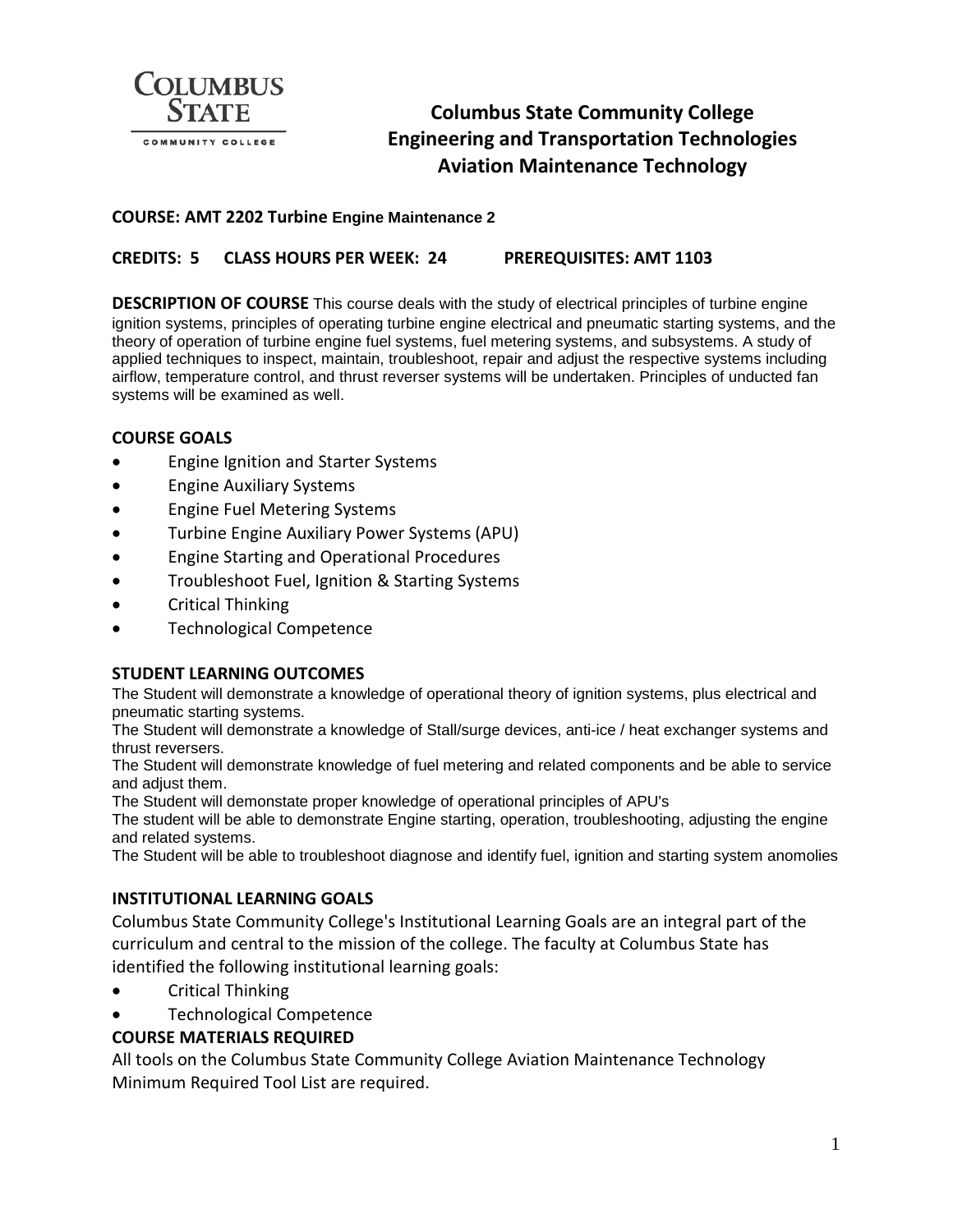# **TEXTBOOKS—REQUIRED AND OPTIONAL READINGS**

Powerplant 8083-32 Powerplant Workbook A&P Powerplant Test Guide

## **AVIATION MAINTENANCE TECHNOLOGY SYLLABUS STATEMENTS**

Aviation Maintenance Technology required College Syllabus Statements on **Assessment**, **Participation and Safety**, and **Attendance** can be found at <http://www.cscc.edu/academics/departments/aviation-maintenance/requirements.shtml> or on the College website –Search 'Aviation'; click on 'Aviation Maintenance'; click on 'Requirements' tab.

# **SPECIAL COURSE REQUIREMENTS**

Part 147 Para 147.21 (d) (3) and 147.31 (b) state that tests must be given in all subject areas and that the tests given must all be passed.

As students progress through the program, they will be given subject area tests relative to the course subject areas. Students must demonstrate a 70% minimum passing score on every subject test. If a subject area test is failed, the student will be given additional opportunities to pass the subject test. All subject tests must be passed before a certificate of program completion can be issued.

FAA Subject Are Test for this course:

- V-L: Ignition and Starting Systems
- V-M: Fuel Metering Systems
- V-S: Turbine Powered APU

To be awarded a Certificate of Program Completion, in addition to subject area testing, the student must also:

Successfully pass each course required for the certificate. Requirements for passing each course include:

A 70% average evaluation for graded course elements. Instructors determine the weights of course grading.

Successful completion of all required laboratory requirements of the course.

Attendance in compliance with the attendance policy.

Students can pass a course with a grade of "D", however students must have a minimum overall Grade Point Average of 2.0 (out a possible 4.0) to be awarded a certificate of completion. Courses can be repeated to improve grades.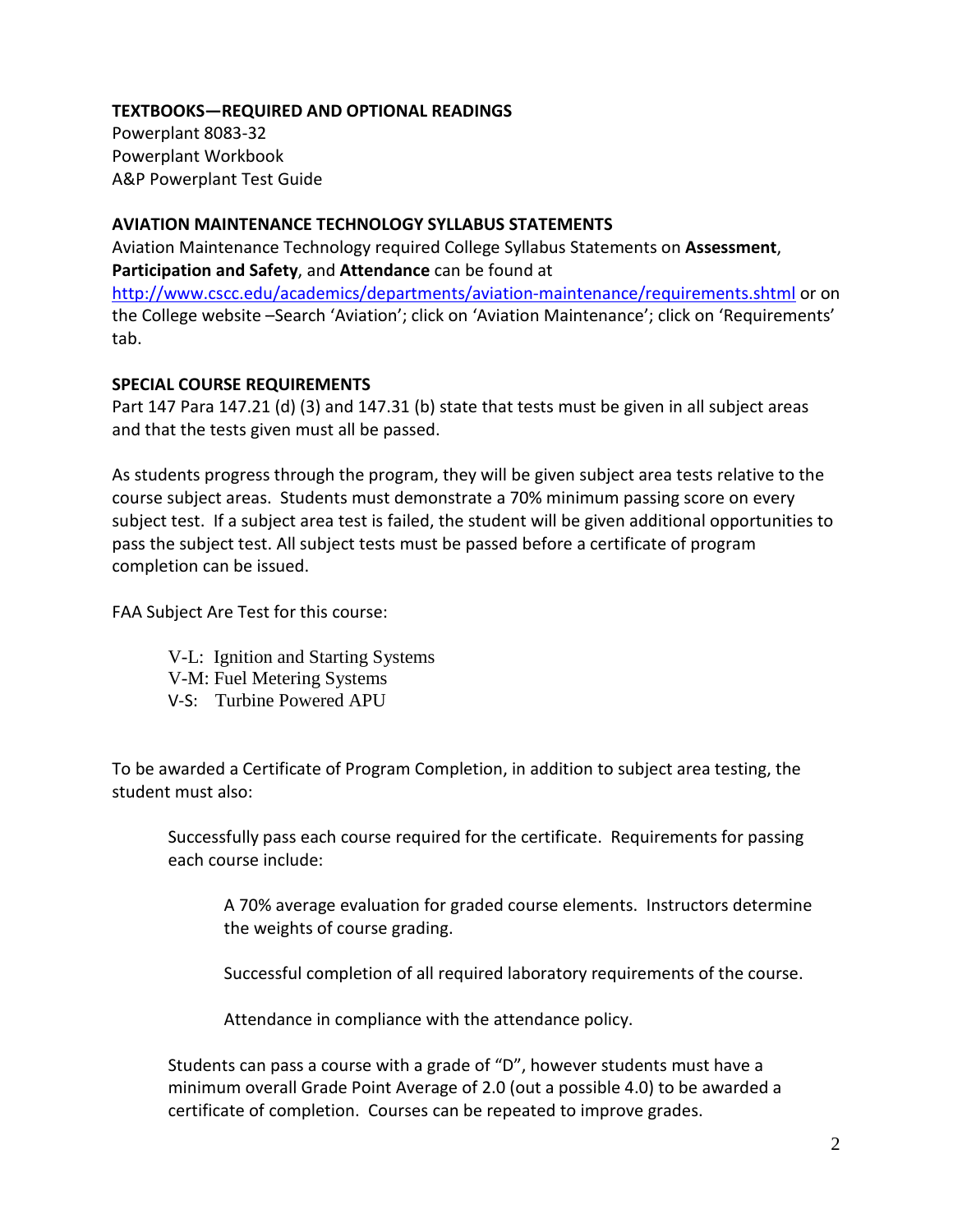| Grade Area                | Weight | Percentage<br>Earned | Lab Project                                              | Pass | Fail |
|---------------------------|--------|----------------------|----------------------------------------------------------|------|------|
| <b>Unit Tests</b>         | 60%    |                      | <b>Engine Ignition and Starter</b><br>Systems            |      |      |
| Quiz                      | 0%     |                      | <b>Engine Auxiliary Systems</b>                          |      |      |
| Final                     | 20%    |                      | <b>Engine Fuel Metering</b><br>Systems                   |      |      |
| Participation &<br>Safety | 10%    |                      | Engine Starting and<br><b>Operational Procedures</b>     |      |      |
| Use of own tools          | 10%    |                      | Troubleshoot Fuel, Ignition &<br><b>Starting Systems</b> |      |      |
| Total                     | 100%   |                      |                                                          |      |      |
| Course Letter Grade       |        |                      |                                                          |      |      |
|                           |        |                      |                                                          |      |      |

Student Resources, Rights, and Responsibilities: Columbus State Community College required College Syllabus Statements on College Policies and Student Support Services can be found at [https://www.cscc.edu/academics/syllabus.shtml.](https://www.cscc.edu/academics/syllabus.shtml)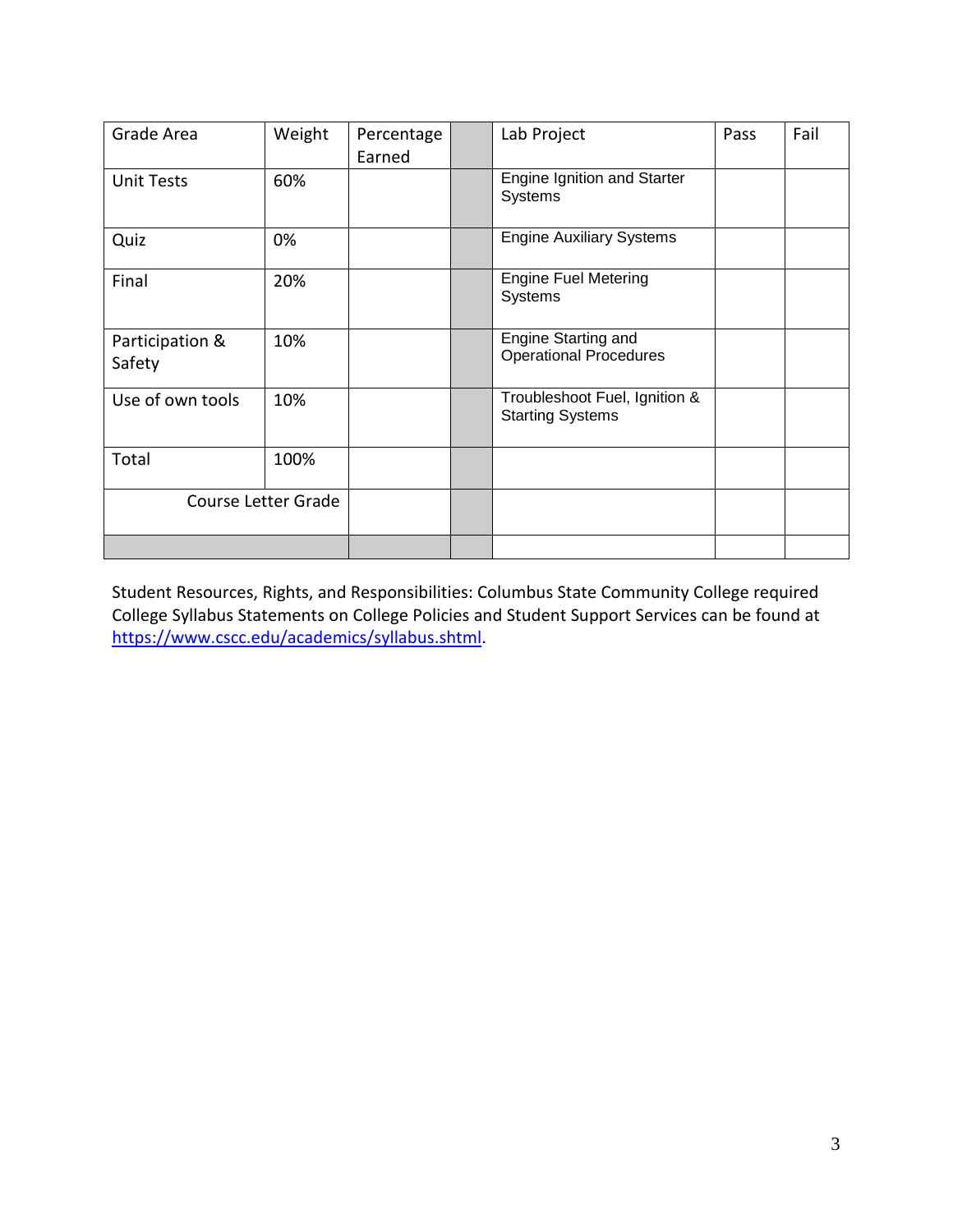### **UNITS OF INSTRUCTION – AMT 2202**

| <b>ASSIGNMENT</b>   | <b>LEARNING</b>                                             | <b>ASSESSMENT</b>            | <b>ASSIGNMENTS</b> |                                                         |  |
|---------------------|-------------------------------------------------------------|------------------------------|--------------------|---------------------------------------------------------|--|
|                     | <b>OBJECTIVES/GOALS</b>                                     | <b>METHODS</b>               |                    |                                                         |  |
| <b>Assignment 1</b> | Engine Ignition and<br><b>Starter Systems</b>               | Test, Quizzes,<br>Worksheets | Read:              | <b>Aviation Maintenance Technician</b>                  |  |
|                     |                                                             |                              |                    | vol.1 chapt 4-39-44 & chapt 5-8-18                      |  |
|                     |                                                             |                              | Labs:              | <b>Engine Ignition and Starter</b><br>Systems worksheet |  |
|                     |                                                             |                              | Test:              | Ignition & Starting System Test                         |  |
| <b>Assignment 2</b> | <b>Engine Auxiliary Systems</b>                             | Test, Quizzes,<br>Worksheets | Read:              | <b>Instructors Handout</b>                              |  |
|                     |                                                             |                              | Labs:              | Engine Auxiliary Systems worksheet                      |  |
|                     |                                                             |                              | Test:              | <b>Engine Auxiliary Systems</b>                         |  |
| <b>Assignment 3</b> | <b>Engine Fuel Metering</b><br>Systems                      | Test, Quizzes,<br>Worksheets | Read:              | <b>Aviation Maintenance Technician</b>                  |  |
|                     |                                                             |                              |                    | vol.1 chapt 2-34-48                                     |  |
|                     |                                                             |                              | Labs:              | <b>Engine Fuel Metering Systems</b>                     |  |
|                     |                                                             |                              |                    | Worksheet                                               |  |
|                     |                                                             |                              | Test:              | <b>Engine Fuel Metering Systems Test</b>                |  |
|                     | <b>Turbine Engine Auxiliary</b><br>Power Systems (APU)      | Test, Quizzes,<br>Worksheets | Read:              | <b>Instructors Handout</b>                              |  |
| <b>Assignment 4</b> |                                                             |                              | Labs:              | None                                                    |  |
|                     |                                                             |                              | Test:              | <b>Turbine Engine Auxiliary Power</b>                   |  |
|                     |                                                             |                              |                    | Systems (APU)                                           |  |
| <b>Assignment 5</b> | Engine Starting and<br><b>Operational Procedures</b>        | Test, Quizzes,<br>Worksheets | Read:              | <b>Aviation Maintenance Technician</b>                  |  |
|                     |                                                             |                              |                    | vol.2 chapt 10-58-60                                    |  |
|                     |                                                             |                              | Labs:              | <b>Engine Starting and Operational</b>                  |  |
|                     |                                                             |                              |                    | Procedures worksheet                                    |  |
|                     |                                                             |                              | Test:              | None                                                    |  |
| <b>Assignment 6</b> | Troubleshoot Fuel,<br>Ignition & Starting<br><b>Systems</b> | Test, Quizzes,<br>Worksheets | Read:              | <b>Aviation Maintenance Technician</b>                  |  |
|                     |                                                             |                              |                    | vol.2 chapt 10-60-66                                    |  |
|                     |                                                             |                              | Labs:              | Troubleshoot Fuel, Ignition & Starting                  |  |
|                     |                                                             |                              |                    | Systems worksheet                                       |  |